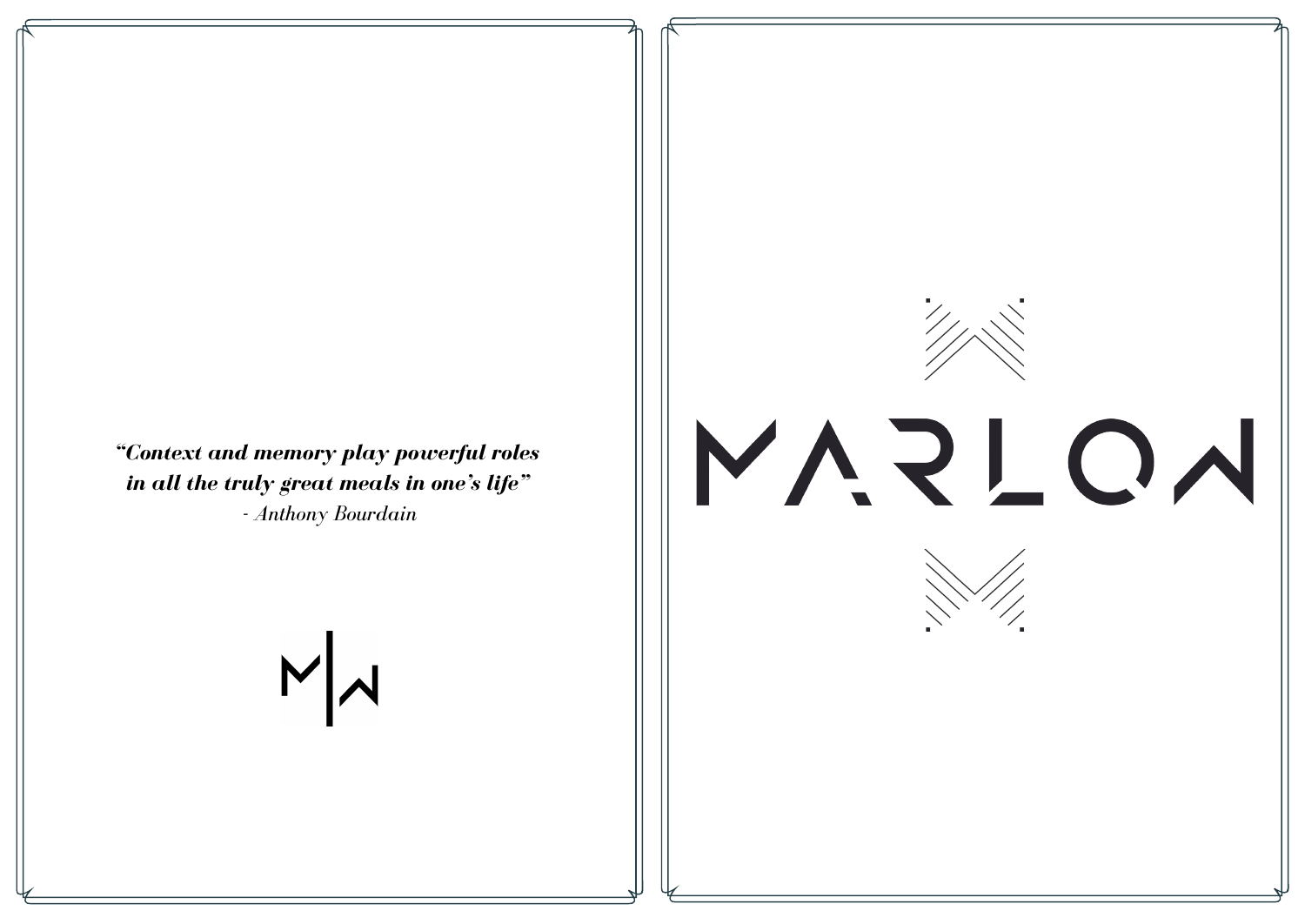**F a t**

 $N|\lambda|$ 

#### **F l a s k e**

### **Ø L**

Frydelund Pilsner 0,25/0,4 Frydelund Juicy IPA 0,25/0,4 79/129,-7 5 / 1 1 0 , -

| ECB Bolt IPA 0,33                 | $134. -$ |
|-----------------------------------|----------|
| ECB Lamo Wit 0,33                 | $134 -$  |
| Peroni 0,33                       | $132 -$  |
| Ringes Lite 0.30                  | $109. -$ |
| Carlsberg $0,33$                  | $105 -$  |
| 1664 Kronenbourg Blanc 0,33       | $109. -$ |
| Brooklyn East India Pale Ale 0,33 | $134,-$  |
| Kona Brewery BIg Wave 0,33        | $132 -$  |
| Grimbergen Blonde 0,33            | $134 -$  |
| Liefmanns Fruitesse 0,25          | $124 -$  |
| Brooklyn Lager 0,33               | $132 -$  |
| Miller 0,33                       | $134 -$  |
| Ace Pineapple Cider 0.33          | $119. -$ |
| Crabbies Ginger Beer 0,33         | $124 -$  |

### **VIN PÅ GLASS**

### **COCKTAILS**

**Off The Hook** Plymouth Gin, Ameretto, Giffard Apricot, Ice Tea, Lemon. **195,-**

**Marlow Mule** Ketel One Vodka, Lemongrass, Ginger Beer, Angostura bitter. **185,-**

**Hylleblomst** Yuzu Sake, Tanqueray Gin, Elderflower Soda. **185,**

| <b>Glass Extra Dry Prosecco</b><br>Glass Crèmant Blanc de Noirs<br>Glass Champagne             | $T$ <sub>0</sub> s <sub>0</sub> 14 <sup>0</sup> <sub>.</sub><br>Joseph Cartron 150,-<br>Taittinger 185,- |                      |
|------------------------------------------------------------------------------------------------|----------------------------------------------------------------------------------------------------------|----------------------|
| 1685 Chardonnay<br>1685 Sauvignon Blanc<br>Dry Riesling.<br>Chablis                            | Boschendal<br><b>Boschendal</b><br>Chateau Ste. Michelle<br>Domaine Gèrard Tremblay 180,-                | 150.<br>150.<br>165. |
| Private Selection Pinot Noir<br>Private Selection Cab. Sauvignon Robert Mondavi 175,-<br>Lirac | Robert Mondavi 165,-<br>Chateau De Ségriés                                                               | 185.                 |

Glass Rosé

**Kool** Herc Golden Cock Gin, Sea Buckthorn, Coconut, Cucumber. **195,-**

**Pornstar Martini** Ketel One, Galliano, Vanilla Bitter, Passion Fruit.

-

## $N$

### **DESSERT**

### *Summer At Marlow*

Limecurd, ristet pistasj- og kokoscrumble, kokossorbet med kaffir limeblad *Me l k , egg, p i s t a sj* **1 2 5 , -**

### *strawberry Bonanza*

Jordbærsalsa med hylleblomst og yuzu, jordbærsorbet og hvit sjokoladesnø *Me l k 1 2 5 , -*

#### *Smashed Peach Cobbler*

Valrhona Dulcey ganache, karamellisert fersken, fersken- og vaniljeconsommé og kanel- og kremost sorbet *Melk, hvete* **1 3 5 , -**

### AMERIKANSK AVEC

1 4 0 , -

Michter's Rye *1 5 5, -*

**Eagle Rare 10 Year Bourbon** *1 5 5, -*

Wild Turkey Rare Breed *2 1 0 , -*

**C o f f e e B r e a k** Ketel One, Tia Maria, Mr Black, Chocolate Milk Spuma. **205,**

**Frida** Tequila, Cointreau, Aperol, Citrus, Homemade Hot Sauce, Pink Grapefruit Soda. **205,-**

**185,-**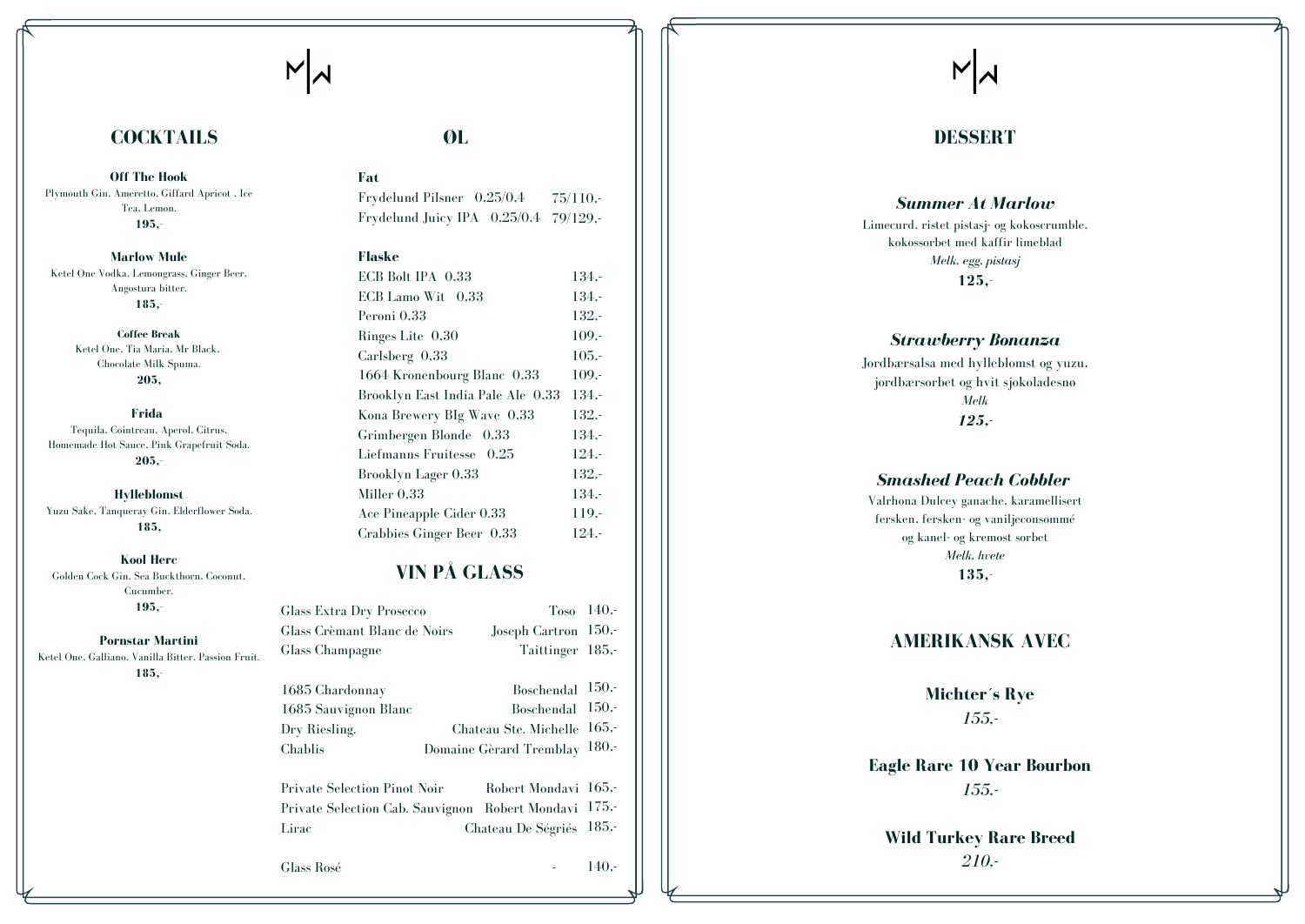**Østers** *Kl a ss is k, Gr a n i t e e l le r Ja lep e n o* Per stk *Blotdyr*, *melk*, *hvetemel* **5 9 , -**

**Kingfish Taco** Cognacgravet Kingfish i en crispy shell med hot pickle lime aioli og sakemarinert sommerkål *Fisk, egg, sennep, gluten* **1 7 5 , -**

> **T a r t a r** Indrefilet med stikkelsbær, grillet nykål og hjemmelaget sprøtt brød Ost, egg, sennep, gluten **1 8 5 , -**

**Burratina** Servert med kumato og hanasand tomater, pesto, balsamico krem og miso pistasj-nøtter Melk, pistasjnøtter, rugmel, hvetemel, pinjekjerner **1 8 5 , -**

### *BLACK LABEL KINA 5 0 GRA M*

**B l å s kj e l l** Dampet med kokos, fermentert habanero og kaffir lime, servert med pommes frites og aioli Skalldyr, sulfitter, egg, sennep, melk **2 4 5 , -**

## $N$

### **K A V I A R**

### **R O S S I N I**

*BA ER II MADAGASCAR 3 0 GRA M 6 9 5 , -*

### **R O S S I N I**

*WHITE STURGEON* 

*I TA L IA 3 0 GRA M 7 9 5 , -*

### **R O S S I N I**

*OS CIE TR A UR UGUA Y 3 0 GRA M*

*8 9 5 , -*

### **R O S S I N I**

*1 4 9 5 , -*

## $N$

### **FORRETTER / SMÅRETTER**